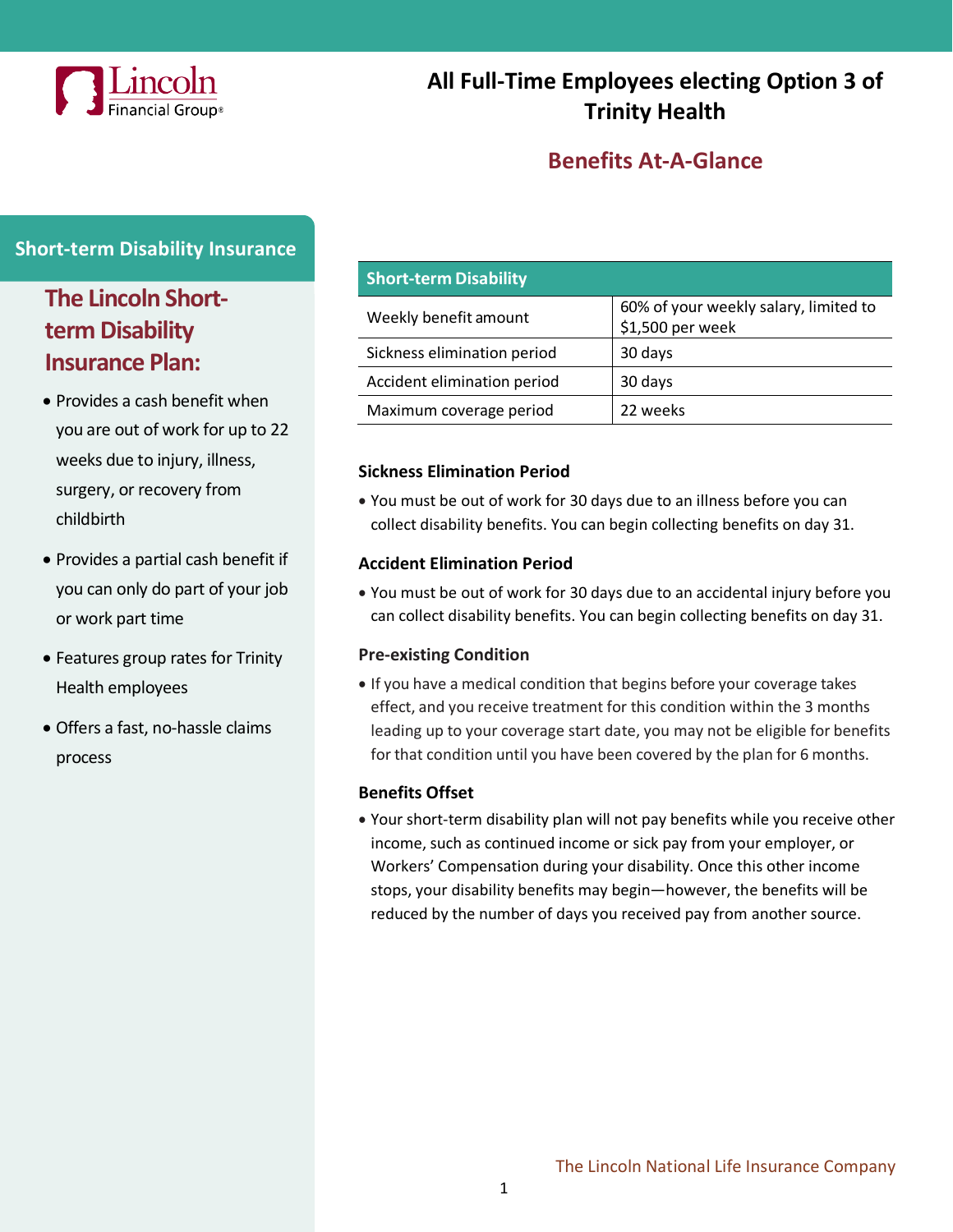| <b>Additional Plan Benefits</b> |          |
|---------------------------------|----------|
| <b>Premium Waiver</b>           | Included |
|                                 |          |

#### **Open Enrollment**

- When you are first offered this coverage (and during approved open enrollment periods), you can take advantage of this important coverage.
- If you decline this coverage now and wish to enroll later, a health examination may be required.

## **Benefit Exclusions & Reductions**

Like any insurance, this short-term disability insurance policy does have some exclusions. You will not receive benefits if:

- Your disability is the result of a self-inflicted injury or act of war
- You are not under the regular care of a doctor when you request disability benefits
- Your benefits may be reduced if you are eligible to receive benefits from:
- A state disability plan or similar compulsory benefit act or law
- A retirement plan
- Social Security
- Any form of employment
- Workers' Compensation

A complete list of benefit exclusions and reductions is included in the policy. State restrictions may apply to this plan.

#### **Questions?** Call 855-818-2883 and mention Group ID: TRINITYHEA.

This is not intended as a complete description of the insurance coverage offered. Controlling provisions are provided in the policy, and this summary does not modify those provisions or the insurance in any way. This is not a binding contract. A certificate of coverage will be made available to you that describes the benefits in greater detail. Refer to your certificate for your maximum benefit amounts. Should there be a difference between this summary and the contract, the contract will govern.

Insurance products (policy series GL1101) are issued by The Lincoln National Life Insurance Company (Fort Wayne, IN), which does not solicit business in New York, nor is it licensed to do so. Product availability and/or features may vary by state. Limitations and exclusions apply.



©2019 Lincoln National Corporation LCN-2016735-020518 R 1.0 – Group ID: TRINITYHEA Voluntary Short-term Disability Insurance At-A-Glance

STD-ENRO-BRC001-ND